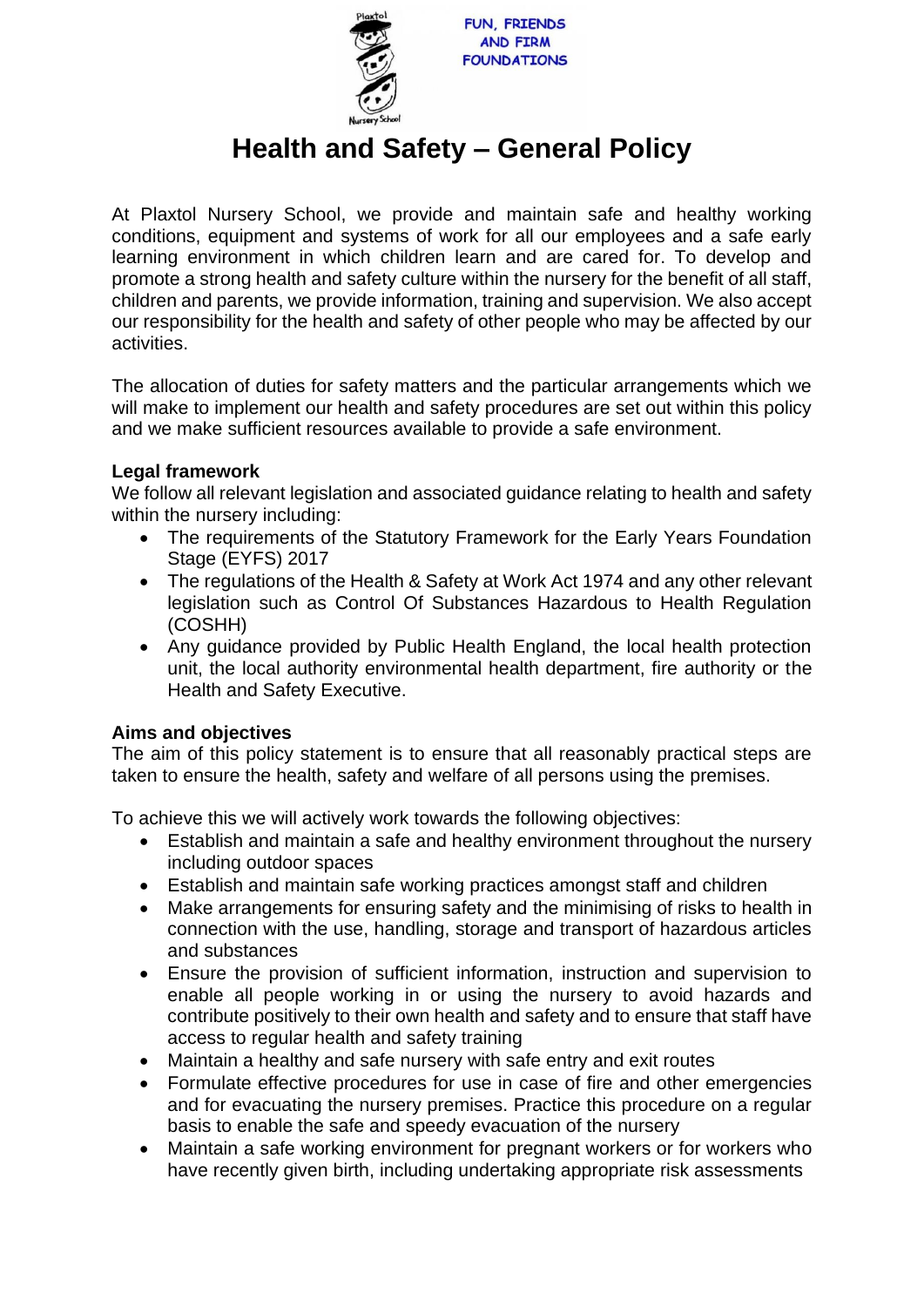- Maintain a safe environment for those with special educational needs and disabilities and ensure all areas of the nursery are accessible (wherever practicable)
- Provide a safe environment for students or trainees to learn in
- Encourage all staff, visitors and parents to report any unsafe working practices or areas to ensure immediate response by the management.

We believe the risks in the nursery environment are low and we will maintain the maximum protection for children, staff and parents. The nursery will:

- Ensure all entrances and exits from the building, including fire exits are clearly identifiable and remain clear at all times
- Regularly check the premises room by room for structural defects, worn fixtures and fittings or electrical equipment and take the necessary remedial action
- Ensure that all staff, visitors, parents and children are aware of the fire procedures and regular fire drills are carried out
- Have the appropriate fire detection and control equipment which is checked regularly to make sure it is in working order
- Ensure that all members of staff are aware of the procedure to follow in case of accidents for staff, visitors and children
- Ensure that all members of staff take all reasonable action to control the spread of infectious diseases and wear protective gloves and clothing where appropriate
- Ensure there are suitable hygienic changing facilities (see infection control policy)
- Prohibit smoking on the nursery premises
- Prohibit any contractor from working on the premises without prior discussion with the officer in charge
- Encourage children to manage risks safely and prohibit running inside the premises unless in designated areas
- Risk assess all electrical sockets and take appropriate measures to reduce risks where necessary and ensure no trailing wires are left around the nursery
- Ensure all cleaning materials are placed out of the reach of children and kept in their original containers
- Wear protective clothing when cooking or serving food
- Prohibit certain foods that may relate to children's allergies, e.g. peanuts are not allowed in the nursery
- We follow the EU Food Information for Food Consumers Regulations (EU FIC). These rules are enforced in the UK by the Food Information Regulations 2014 (FIR). We identify the 14 allergens listed by EU Law that we use as ingredients in any of the dishes we provide to children and ensure that all parents are informed
- Follow the allergies and allergic reactions policy for children who have allergies
- Ensure risk assessments are undertaken on the storage and preparation of food produce within the nursery
- Familiarise all staff and visitors with the position of the first aid boxes and ensure all know who the appointed first aiders are
- Provide appropriately stocked first aid boxes and check their contents regularly
- Ensure children are supervised at all times
- Ensure no student or volunteer is left unsupervised at any time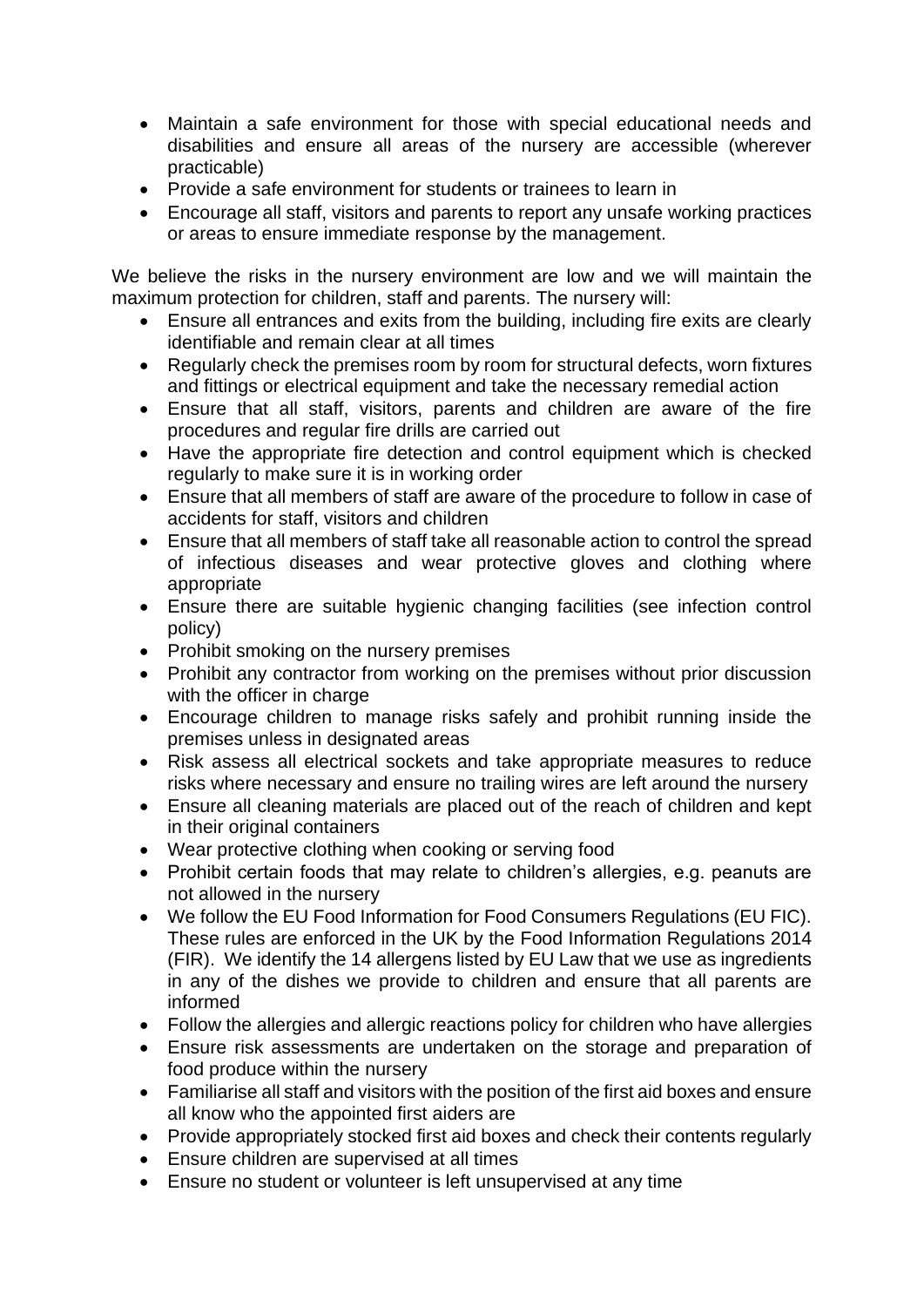• Ensure staff paediatric first aid certificates are on display (or made available to parents).

### **Responsibilities**

The designated Health and Safety Officer in the nursery is Gillian Knight assisted by Jennie Radford

The employer has overall and final responsibility for this policy being carried out at: Plaxtol Nursery School.

The nursery manager/deputy nursery manager will be responsible in his/her absence.

All employees have the responsibility to cooperate with senior staff and the manager to achieve a healthy and safe nursery and to take reasonable care of themselves and others. Neglect of health and safety regulations/duties will be regarded as a disciplinary matter (see separate policy on disciplinary procedures).

Whenever a member of staff notices a health or safety problem which they are not able to rectify, they must immediately report it to the appropriate person named above. Parents and visitors are requested to report any concerns they may have to the senior member of staff in the area/deputy manager/manager.

Daily contact, monthly staff meetings and health and safety meetings provide consultation between management and employees. This will include health and safety matters.

#### **Health and safety training**

Person responsible for monitoring staff training is Dayo Olufote/ Gillian Knight.

Health and safety is covered in all induction training for new staff.

| Area                          | <b>Training required</b> | Who                      |
|-------------------------------|--------------------------|--------------------------|
| Paediatric First aid          | Course                   | All staff                |
| Dealing with blood            | In house training/course | All staff and students   |
| Safeguarding/Child protection | In house training/course | All staff and students   |
| <b>Risk assessment</b>        | In house training/course | All staff                |
| Fire safety procedures        | In house training        | All staff and students   |
| Use of fire extinguisher      | In house training/course | All staff where possible |
| Food hygiene                  | In house training/course | All staff and students   |
| Allergy awareness             | In house training/course | All staff and students   |
| Manual handling               | In house training/course | All staff and students   |

#### **Training table:**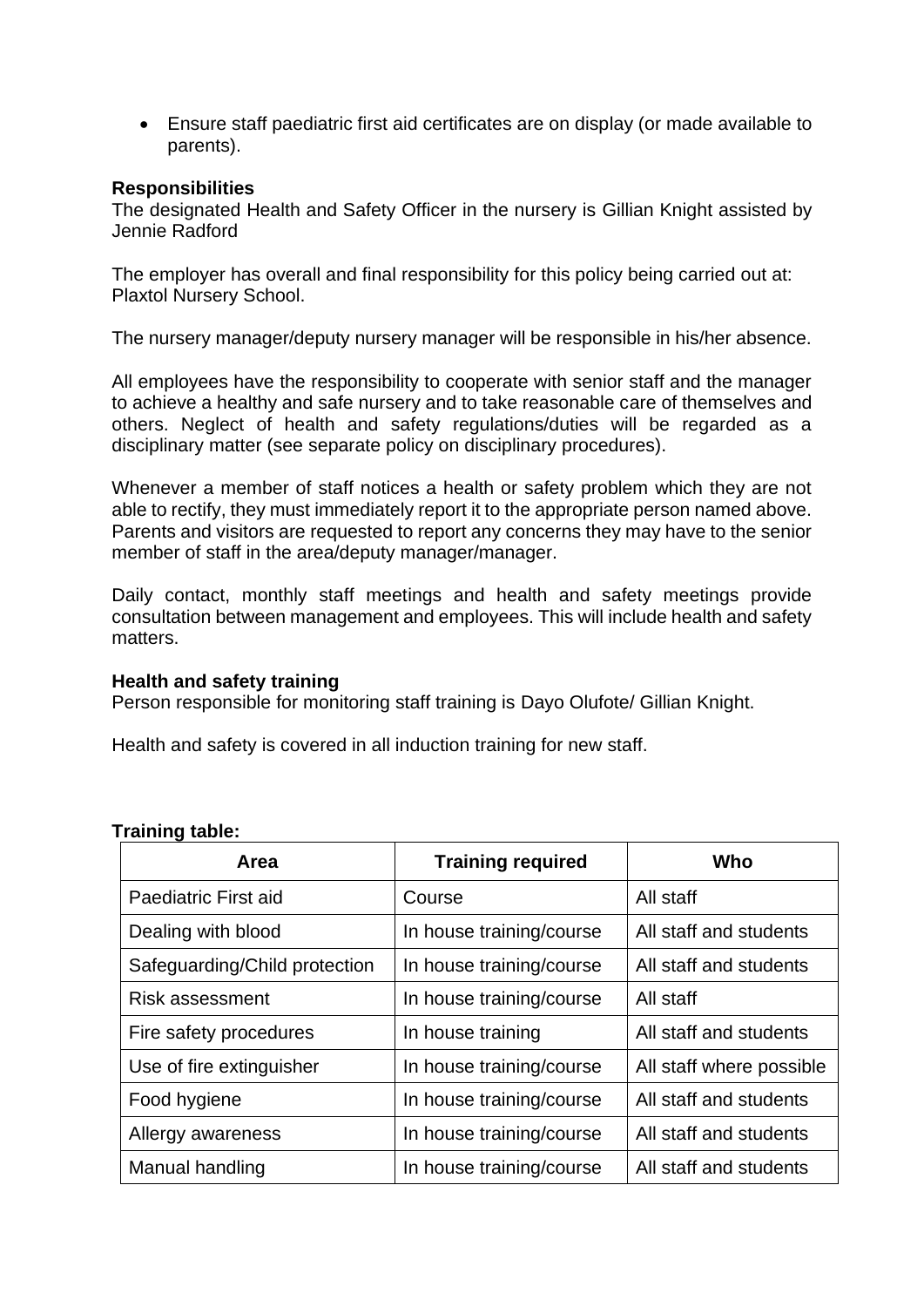| Stress awareness and<br>management                                     | In house training/course | All staff                              |
|------------------------------------------------------------------------|--------------------------|----------------------------------------|
| Changing of nappies                                                    | In house training        | All staff and students                 |
| Fire warden duties                                                     | <b>External course</b>   | Fire Warden                            |
| Medication requiring technical<br>or medical knowledge e.g. Epi<br>Pen | <b>External course</b>   | As required                            |
| <b>SENCO</b>                                                           | <b>External course</b>   | <b>SENCO</b>                           |
| Supervision and appraisal                                              | <b>External course</b>   | Manager, deputy and<br>room supervisor |

At present at least one member of staff on duty MUST hold a full paediatric First Aid certificate in the nursery and when on outings. In addition to this, all newly qualified entrants to the early years workforce who have completed a level 2 and/or level 3 qualification on or after 30 June 2016, must also have either a full PFA or an emergency PFA certificate within three months of starting work in order to be included in the required staff:child ratios at level 2 or level 3 in an early years setting

All trained first aiders must be listed in the first aid policy.

## **Health and safety arrangements**

- All staff are responsible for general health and safety in the nursery
- Risk assessments will be conducted on all areas of the nursery, including rooms, activities, outdoor areas, resources and cleaning equipment
- These are reviewed at regular intervals and when arrangements change
- All outings away from the nursery (however short) will include a prior risk assessment – more details are included in our outings policy
- All equipment, rooms and outdoor areas will be checked thoroughly by staff before children access them or the area. These checks will be recorded and initialled by the staff responsible. Unsafe areas will be made safe/removed from the area by this member of staff to promote the safety of children. If this cannot be achieved the manager will be notified immediately
- We provide appropriate facilities for all children, staff, parents and visitors to receive a warm welcome and provide for their basic care needs, e.g. easy to access toilet area and fresh drinking water
- The nursery will adhere to the Control Of Substances Hazardous to Health Regulation (COSHH) to ensure all children, staff, parents and visitors are safe in relation to any chemicals we may use on the premises
- All staff and students will receive appropriate training in all areas of health and safety which will include risk assessments, manual handling and fire safety. We may also use benefit risk assessments for particular activities and resources for children
- We have a clear accident and first aid policy to follow in the case of any person in the nursery suffering injury from an accident or incident